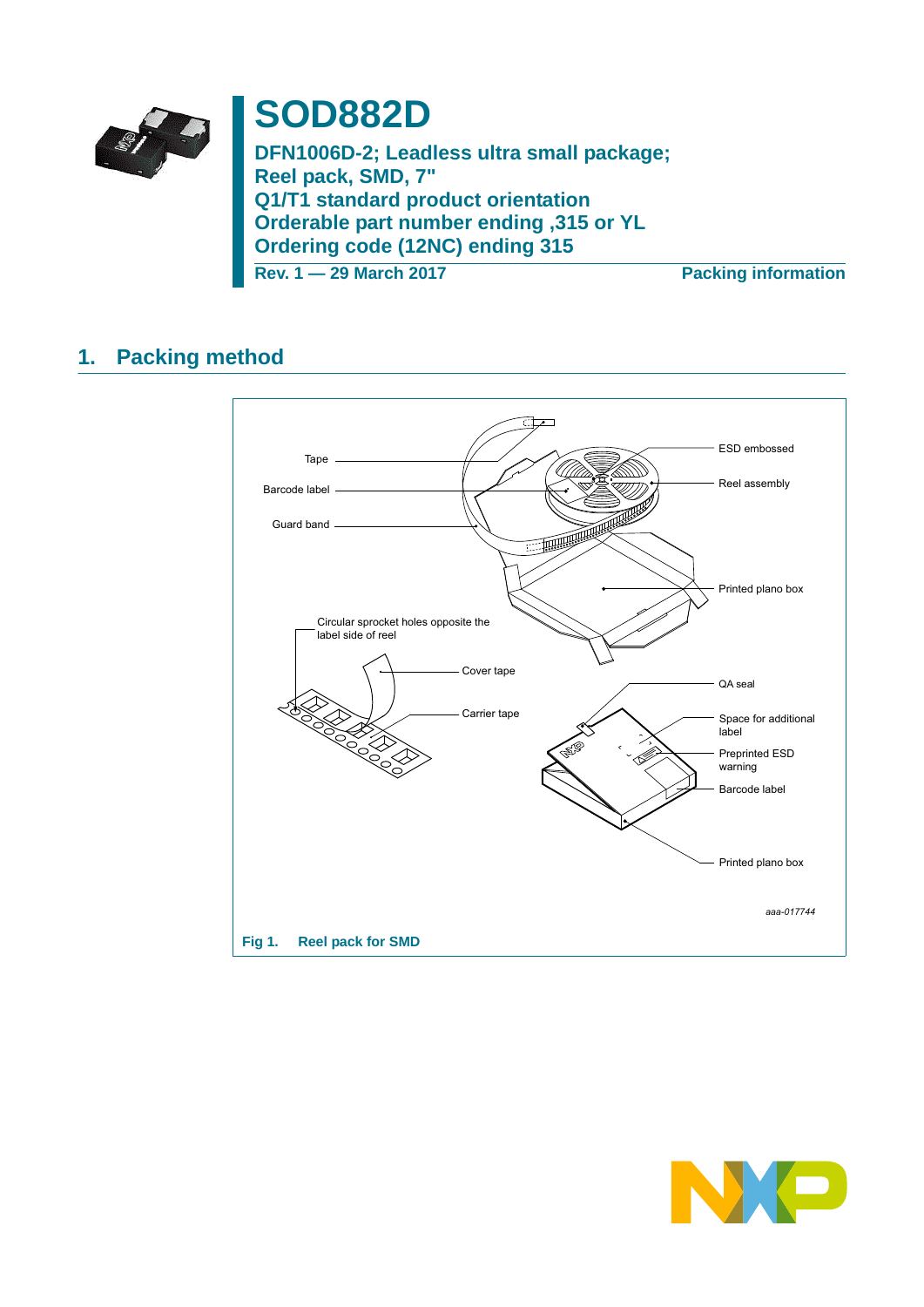#### **DFN1006D-2; Leadless ultra small package Reel pack, SMD, 7" Q1/T1 standard product orientation Orderable part number ending ,315 or YL Ordering code (12NC) ending 315**

| Table 1.<br><b>Dimensions and quantities</b>     |                                    |                                                                                                          |                            |  |  |
|--------------------------------------------------|------------------------------------|----------------------------------------------------------------------------------------------------------|----------------------------|--|--|
| <b>Reel dimensions</b><br>$d \times w$ (mm) $11$ | <b>SPQ/PQ</b><br>$($ pcs $)$ $[2]$ | Reels<br><b>Outer box dimensions</b><br>$\mathbf{l} \times \mathbf{w} \times \mathbf{h}$ (mm)<br>per box |                            |  |  |
| $180 \times 8$                                   | 10000                              |                                                                                                          | $187 \times 187 \times 18$ |  |  |

<span id="page-1-0"></span> $[1]$  d = reel diameter; w = tape width.

<span id="page-1-1"></span>[2] Packing quantity dependent on specific product type. View ordering and availability details at [NXP order portal](http://www.nxp.com/order-portal/), or contact your local NXP representative.

### **2. Product orientation**



### **3. Carrier tape dimensions**



#### **Table 2. Carrier tape dimensions** *In accordance with IEC 60286-3.*

| $A_0$ (mm)      | $B_0$ (mm)      | $K_0$ (mm)       | $T$ (mm)        | $P_1$ (mm)      | $W$ (mm)       |
|-----------------|-----------------|------------------|-----------------|-----------------|----------------|
| $0.70 \pm 0.03$ | $1.12 \pm 0.03$ | $10.48 \pm 0.04$ | $0.25 \pm 0.02$ | $12.0 \pm 0.05$ | $18.0 \pm 0.1$ |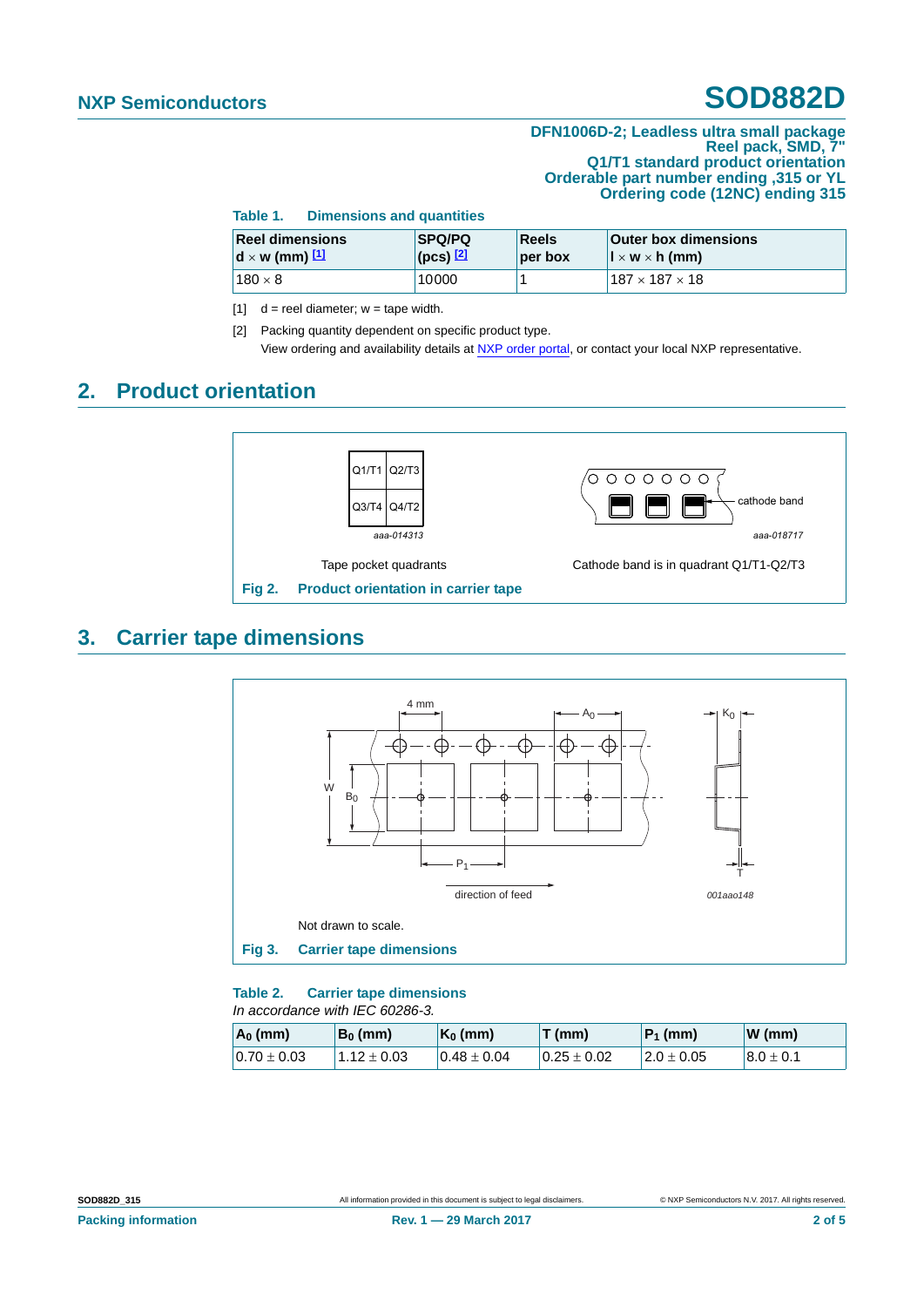#### **DFN1006D-2; Leadless ultra small package Reel pack, SMD, 7" Q1/T1 standard product orientation Orderable part number ending ,315 or YL Ordering code (12NC) ending 315**

## **4. Reel dimensions**





| $A$ [nom]       | W2 [max]     | <b>B</b> [min] | $ C$ [min]   | $D$ [min]    |
|-----------------|--------------|----------------|--------------|--------------|
| $\mathsf{(mm)}$ | $\mathsf{m}$ | (mm)           | $\mathsf{m}$ | $\mathsf{m}$ |
| 180             | 14.4         | 1.5            | 12.8         |              |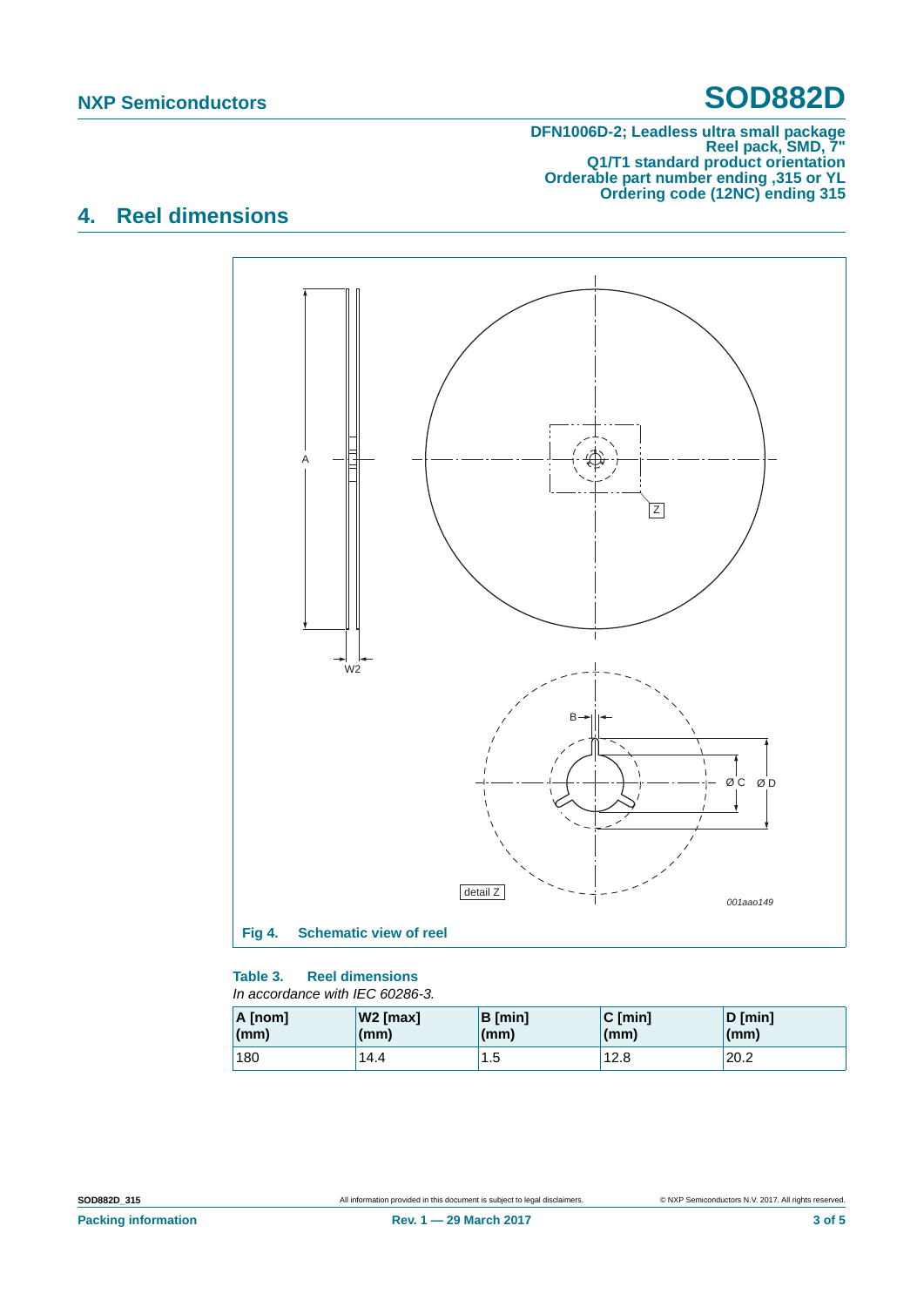#### **DFN1006D-2; Leadless ultra small package Reel pack, SMD, 7" Q1/T1 standard product orientation Orderable part number ending ,315 or YL Ordering code (12NC) ending 315**

### **5. Barcode label**





#### **Table 4. Barcode label dimensions**

| <b>Box barcode label</b>             | Reel barcode label                  |
|--------------------------------------|-------------------------------------|
| $\vert \vert \times \mathsf{w}$ (mm) | $\mathbf{I} \times \mathbf{w}$ (mm) |
| $100 \times 75$                      | $36 \times 75$                      |